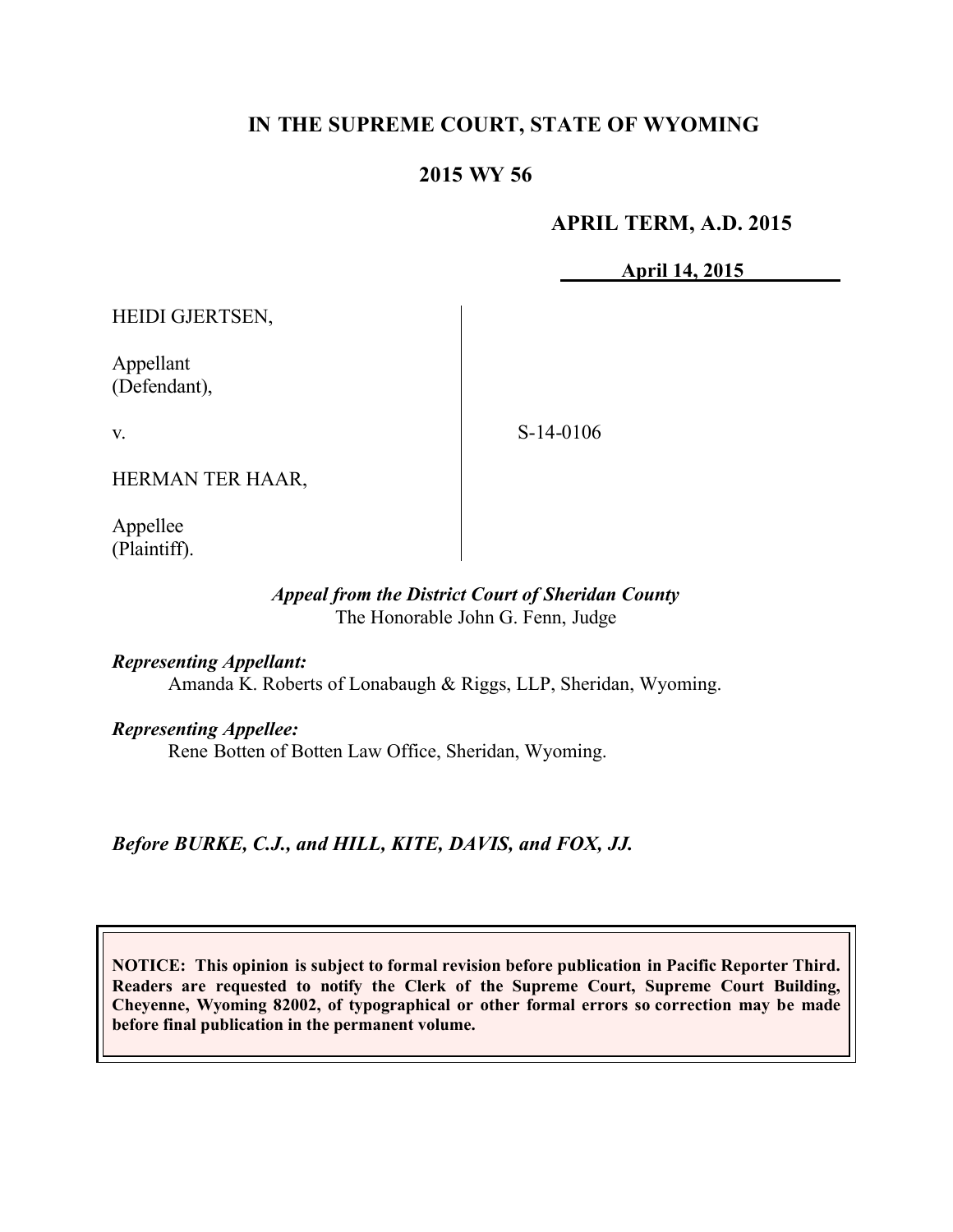### **KITE, Justice.**

[¶1] Pursuant to a California court order, Herman Ter Haar (Father) has sole legal and physical custody of the parties' child (the child), subject to limited visitation by Heidi Gjertsen (Mother). Mother appeals from the district court's order denying her petition for modification of the California order pertaining to custody, care and visitation with the child. We conclude the district court erred by failing to give full faith and credit to the terms of the California order which specifically allowed a change in the terms of visitation when it would be in child's best interests, but it correctly concluded there was no material change in circumstances to justify a change in custody. Consequently, we reverse and remand in part and affirm in part.

### **ISSUES**

[¶2] Mother presents the following issues on appeal, which we rephrase:

1. Did the district court err by failing to recognize that the foreign custody order allowed the visitation terms to be altered based on the best interests of the child without a showing of a material change in circumstances?

2. Did the district court err by finding no material change in circumstances to justify a change in custody?

Father presents a single issue:

1. Did the district court abuse its discretion when it denied Mother's petition to modify child custody, support, visitation and bond requirement by finding that she had failed to demonstrate a material and substantial change of circumstances as required by Wyoming law?

#### **FACTS**

[¶3] This case presents a unique set of facts and course of proceedings. Neither Father nor Mother is a United States citizen although they both have permanent residence (green card) status. One child was born as issue of their marriage in 2006. The parties were divorced by the district court in 2009; however, the issues of child custody, visitation and support were not addressed by the Wyoming court because California was the child's home state at that time. Prior to the California court's determination of child custody, etc., Mother removed the child from the United States to her native country, Norway, without Father's consent and in violation of a court order. Father proceeded under the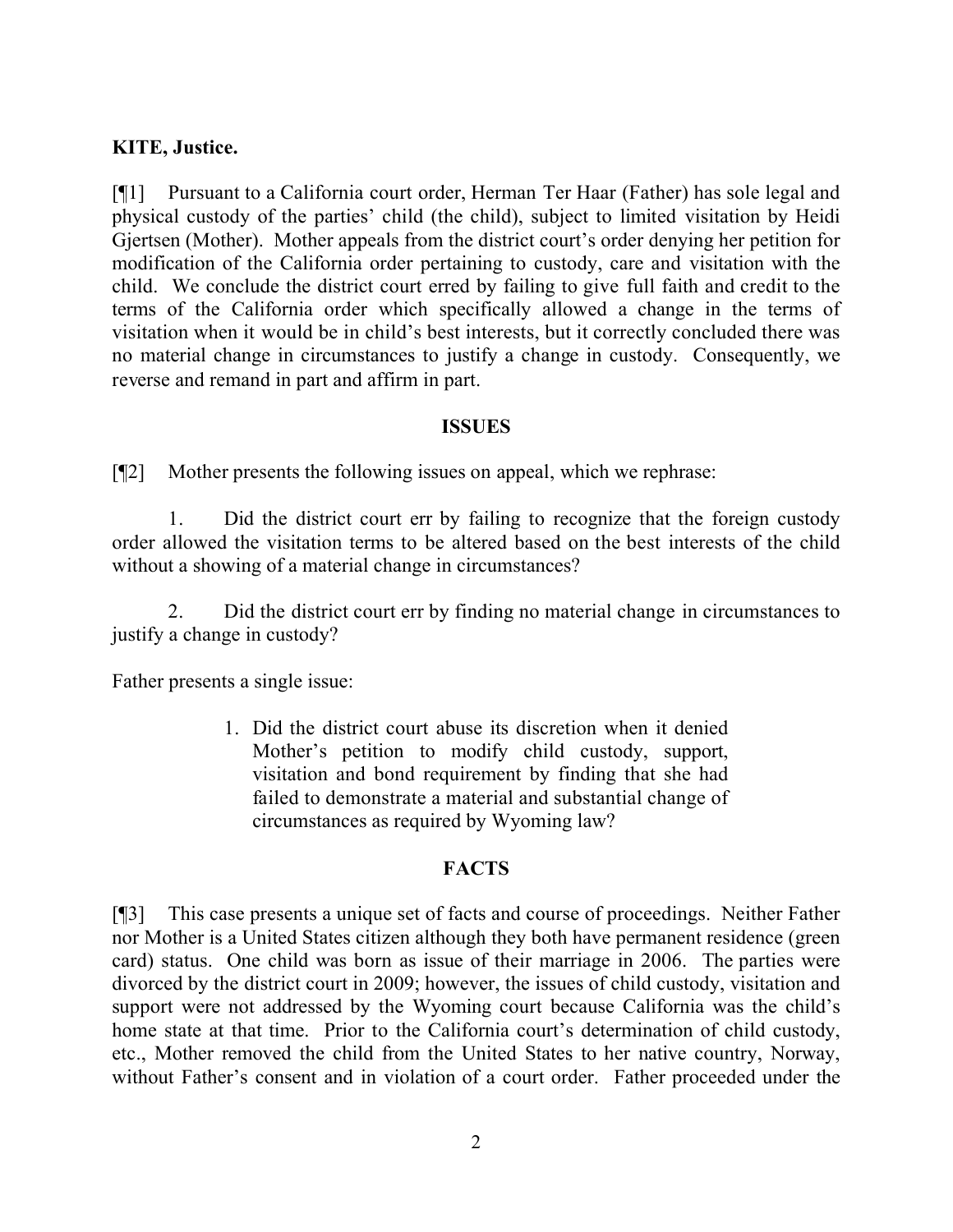Hague Convention on the Civil Aspects of International Child Abduction<sup>1</sup> to have the child returned to the United States and, after several months, he was successful.

[¶4] With the child back in the United States, the California court held a number of hearings on the outstanding issues, and the parties were eventually able to reach an agreement regarding custody, visitation and child support. The stipulated judgment stated that Father and the child had relocated to Sheridan, Wyoming and recognized that Mother had plans to move there, as well. Father also married Carmela Ter Haar (Stepmother) and adopted her son (Stepbrother). The California order specifically recognized that, given the child would be living in Wyoming with Father, Wyoming would be her home state commencing September 1, 2010.

[¶5] The California order stated in relevant part:

5. Whereas, [Father] is relocating to Sheridan, Wyoming, and on February 19, 2010, the Court granted his request that the minor child be permitted to move with him;

6. Whereas, [Father] relocated to Wyoming on or about March 29, 2010, with [the child];

. . . .

8. Whereas, [Mother] intends to relocate to Sheridan, Wyoming;

. . . .

. . . .

11. **Child Custody.** [Father] is awarded sole legal and physical custody of the minor child . . . . The parties stipulate that this order is in the best interests of [the child]. **The parties stipulate that this is a final and permanent determination of custody,** meeting the requirements of *Montenegro v. Diaz* (2001) 26 Cal 4<sup>th</sup> 249. . . . See also paragraph 27 herein.

12. **Visitation Schedule.** The minor child shall reside with [Father] at all times not set out below:

 <sup>1</sup> The Hague Convention establishes the "legal rights and procedures for the prompt return of children who have been wrongfully removed or retained, as well as for securing the exercise of visitation rights." 22 U.S.C. §§ 9001(a)(4).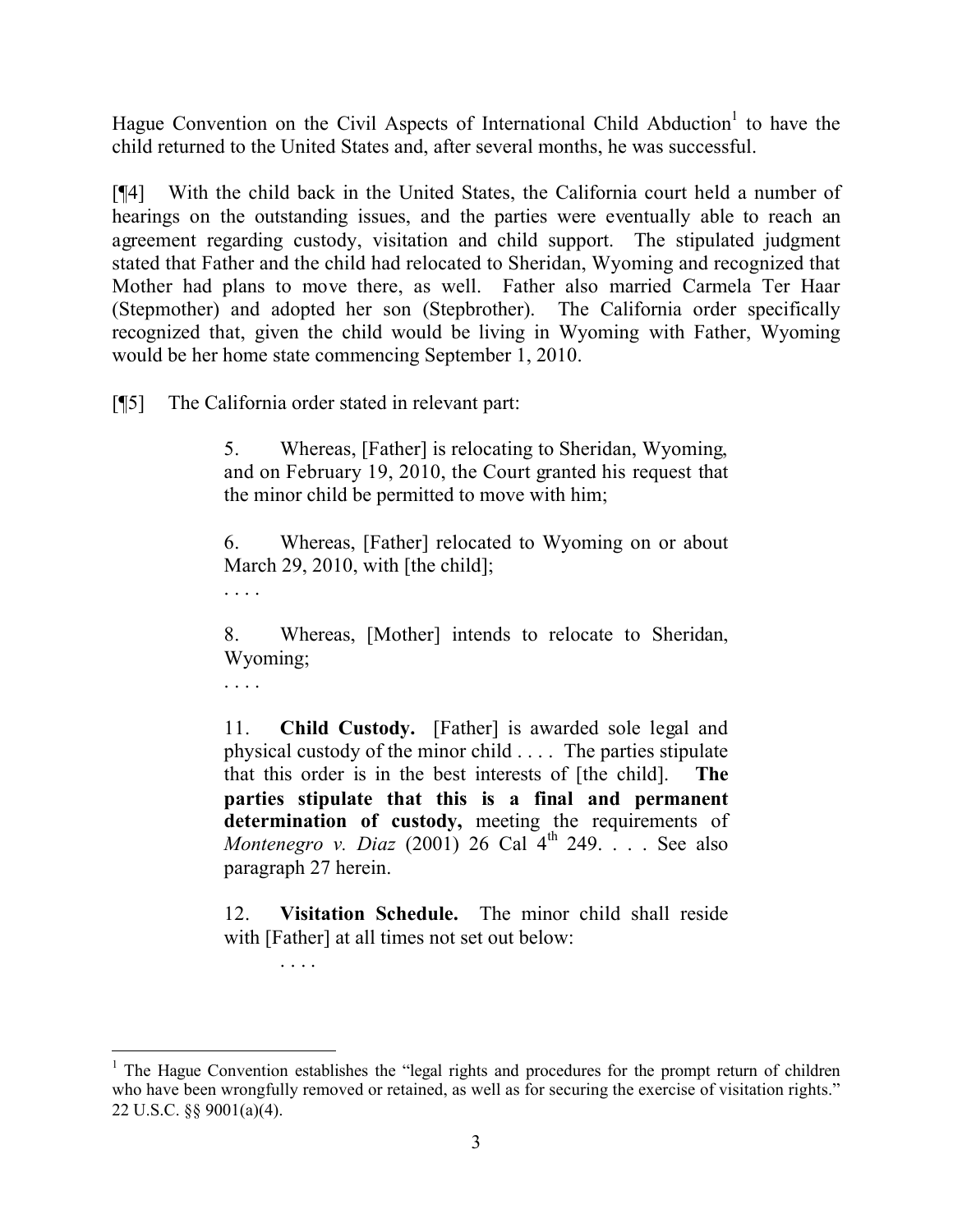b. It is anticipated that [Mother] will move to Wyoming before September 1, 2010. Therefore commencing on September 1, 2010 or the first day of the month following [Mother's] relocation to Wyoming, whichever is sooner, the parties stipulate and the Court orders the following visitation schedule:

c. [Mother] shall have visitation with [the child] on alternating weekends for the time periods setout herein below; in the event the parties are unable to determine an alternating weekend schedule, the schedule shall be determined by providing [Mother] all even-numbered weekends during a calendar year of 52 weeks, for the following time periods:

i. Saturday: from  $10$  a.m. to  $4:00$  p.m.

ii. Sunday from 10 a.m. to 4:00 p.m.

d. Commencing on September 1, 2010, [Mother] shall have visitation with [the child] on every Wednesday evening from 5:30 p.m. to 7:30 p.m.

e. In the event that a visitation is missed due to travel, including consecutive weeks of vacation travel, or other obligations, it will be "made up" at the earliest mutually agreeable available date.

f. [Holiday visitation set out].

. . . .

g. **Supervised Visitation.** Until [Mother] provides \$50,000 in cash as security in the event of a reabduction of [the child], . . . [Mother's] custodial time shall be supervised by a mutually agreed upon nonprofessional provider. . . .

h. **Travel.** [Mother] must have written permission from [Father] or a court order to take [the child] out of the state of Wyoming. [Mother] must have a court order to take [the child] out of the United States.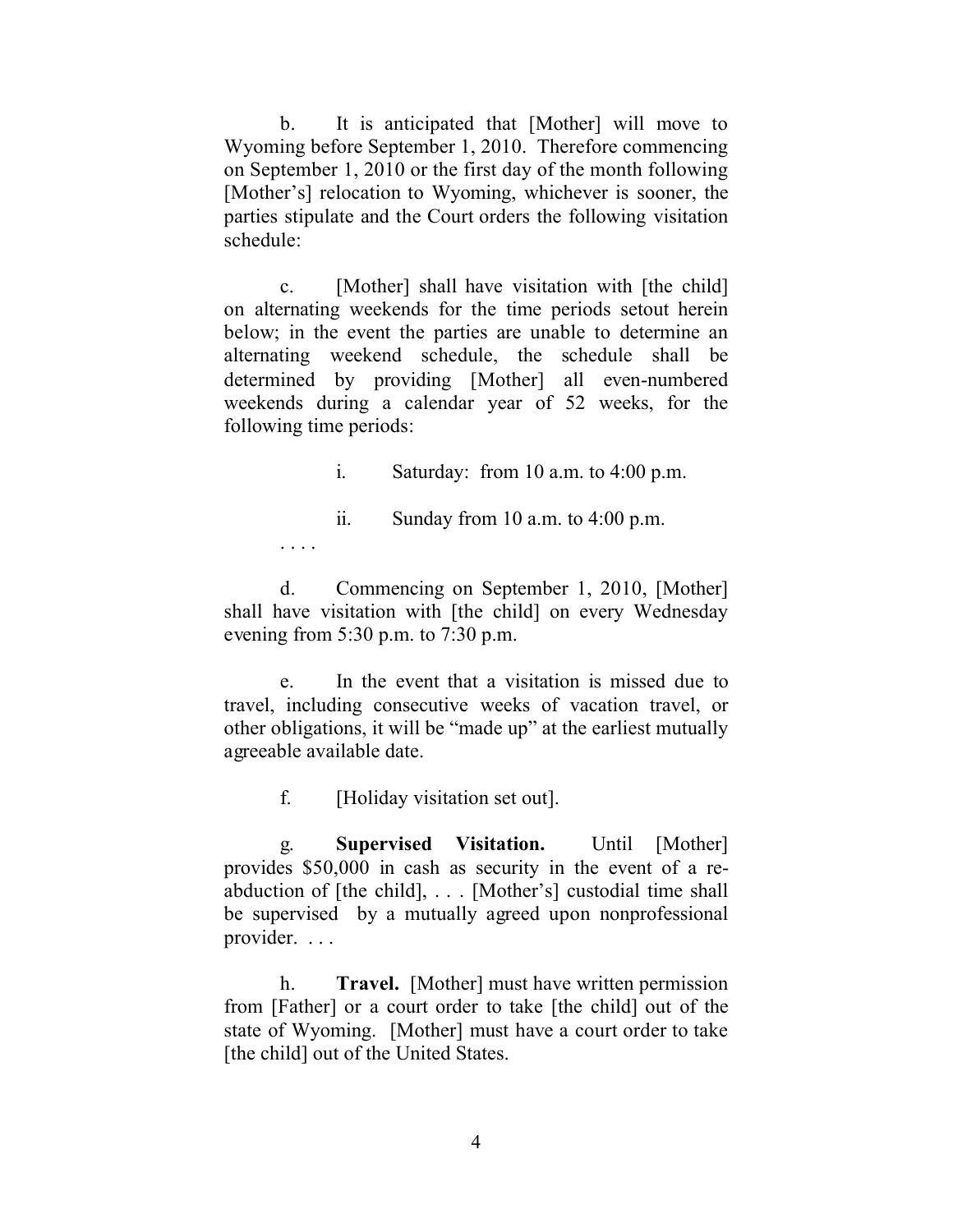[Additional provisions pertaining to transportation, Mother's citizenship, notifications of authorities of order, restrictions on Mother's travel with the child and the security bond].

17. **Country of Habitual Residence.** The country of habitual residence of [the child] is the United States. [The child's] home state is California.

18. **Change of Home State.** Following their move to Wyoming, the parties stipulate and the court so finds that [the child's] home state shall be Wyoming, as California will be an inconvenient forum as neither [the child] [n]or the parties will be residents of California. Commencing September 1, 2010, Wyoming shall be the home state for [the child], pursuant to Wyoming Statute 20-5-301 and 20-5-307.

19. **Change of Residence.** [Father] shall not relocate with [the child] more than thirty (30) miles from the Sheridan, Wyoming court house without the written permission of [Mother] or an order of court.

[Provisions pertaining to child support, health care expenses, custody of child's passports, restrictions on discussion of the other parent and/or any litigation pertaining to the child in the presence of the child, and attorney fees].

27. **Final Judgment.** The orders herein are final and permanent; a material change of circumstances is required to modify these orders. However, [Mother's] visitation schedule may be adjusted on request by either party, without the necessity of proving a change of circumstances, as is in the best interests of [the child] as the Court, in its discretion, may believe proper.

Father registered the California judgment in the district court in Sheridan.

[¶6] While Mother was still in California and the child was in Wyoming, visitation was conducted through Skype. Mother felt that her ability to communicate with the child was hampered because Father or Stepmother was always present during the Skype sessions.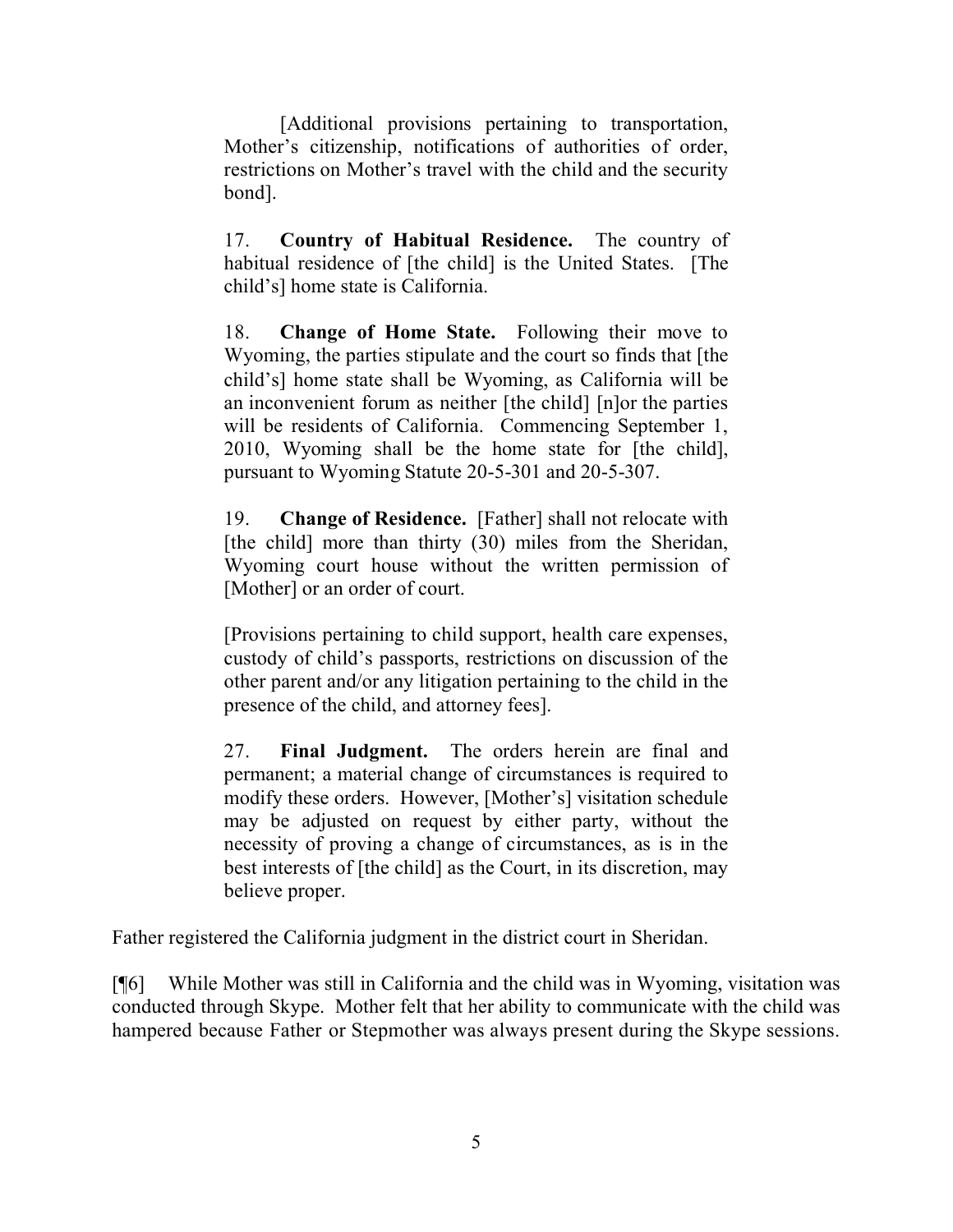Mother moved to Sheridan in January 2011 and began supervised visitation with CASA<sup>2</sup> monitoring. At some point, CASA advised it would not able to monitor the lengthy weekend visits. Mother posted bond in June 2012, and the parties began transitioning to unsupervised visitation.

[¶7] The visitation exchanges were contentious, often involving disagreements between Mother, Father and Stepmother over documenting when the child was dropped off and picked up. In addition, the parties disagreed over Father's and Stepmother's discussion with the child of Mother's abduction or "kidnapping" of her and their disciplining the child by forcing her to take cold showers or eat hot sauce. Both parties called law enforcement on various occasions to address their disputes. The officers recommended the parties use CASA or at least a neutral site for exchanges. The child became anxious and sometimes refused to go to visits. At other times, she had tantrums while in Mother's care. The parties began video recording their interactions with each other and the child.

[¶8] On February 22, 2013, Mother filed a petition to modify the California order. She asserted there had been material changes in circumstances since the California order was entered and sought modification of the custody, child support, visitation and bond provisions. Father contested Mother's petition and counterclaimed, requesting that his obligation to pay child support be removed and an order entered requiring Mother to pay him child support. $3$ 

[¶9] In the spring of 2013, Father enrolled the child in counseling with licensed counselor, Deiadra (Dee) Smidt. Ms. Smidt gave all of the parties a list of rules for relating to each other and the child. These rules were designed to help the child's emotional state and included: no audio or video recording of the child; Father was not to threaten Mother with trespass when she came to his home; no unnecessary calls to law enforcement; no use of the techniques of cold showers or hot sauce to discipline the child (which the counselor characterized as "abuse"); Father and Mother, rather than Stepmother, would discipline the child unless they were not available; no quizzing the child; no "bad mouthing" each other in front of the child; and Father and Stepmother were to cease saying that Mother was mentally ill. The counseling was effective in helping relieve the child's anxiety about visitation with Mother. By the time of trial in November 2013, the mother/daughter relationship had improved and the exchanges were less contentious. In fact, law enforcement had not been asked to intervene for several months prior to trial.

  $2^2$  CASA stands for "court appointed special advocate." Wyoming Rules of Procedure for Juvenile Court, Rule 8.

<sup>&</sup>lt;sup>3</sup> Under the terms of the parties' agreement and the California order, Father was required to pay Mother \$200 per month in child support even though he had physical custody of the child.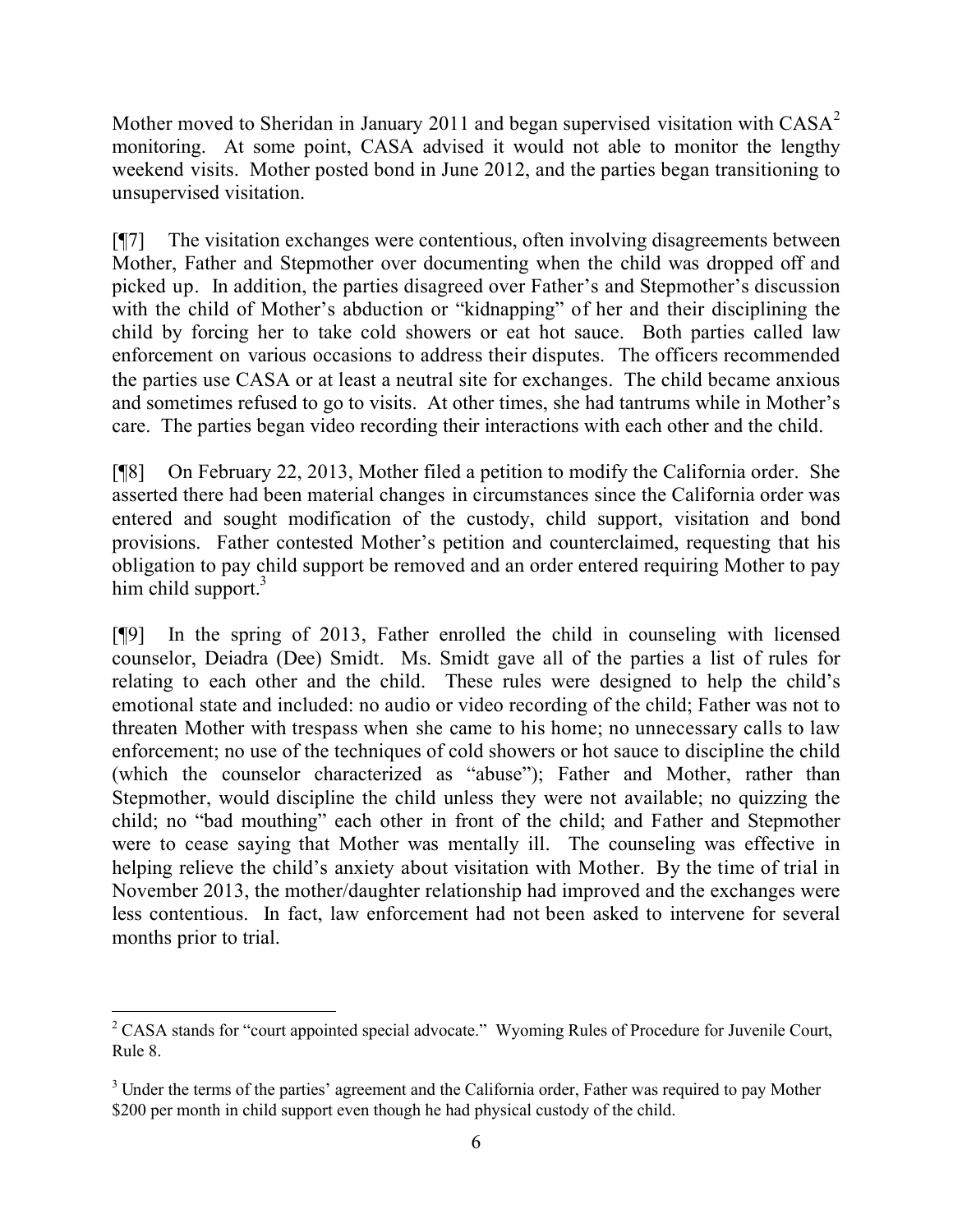[¶10] The district court held a two day trial and ruled Mother was required to establish a material change of circumstances in order to warrant a change in custody or visitation and she had not met that burden. The district court, therefore, denied her modification motion, although it also indicated a change in the terms of visitation may be in the child's best interests. Mother appealed the district court's denial of her modification motion and Father appealed the district court's failure to rule on his counterclaim for modification of the child support obligation. We remanded to the district court for a determination of Father's counterclaim. The district court entered an order terminating Father's child support obligation and ordering Mother to pay Father \$50 per month in support. There was no subsequent appeal of the child support order by either party, and Father voluntarily dismissed his cross-appeal.

# **STANDARD OF REVIEW**

[¶11] We review the district court's order on a petition to modify child custody for abuse of discretion.

> We will not interfere with the district court's decision regarding modification of custody absent a procedural error or a clear abuse of discretion. In determining whether the district court has abused its discretion, we must decide whether it could reasonably conclude as it did. Judicial discretion is a composite of many things, among which are conclusions drawn from objective criteria; it means exercising sound judgment with regard to what is right under the circumstances and without doing so arbitrarily or capriciously.

*Gray v. Pavey,* 2007 WY 84, ¶ 8, 158 P.3d 667, 668 (Wyo. 2007) (citations omitted). The issue of whether the district court erred by failing to give full faith and credit to the California order is a matter of law which we review *de novo*. *Witowski v. Roosevelt,* 2009 WY 5, ¶ 14, 199 P.3d 1072, 1076 (Wyo. 2009).

### **DISCUSSION**

# **1. General Law on Modification of Custody and Visitation Awards**

[¶12] Wyoming law on modification of an order on the care, custody and visitation of children is set forth in Wyo. Stat. Ann. § 20-2-204 (LexisNexis 2013):

> (a) Either parent may petition to enforce or modify any court order regarding custody and visitation.

> > 7

. . . .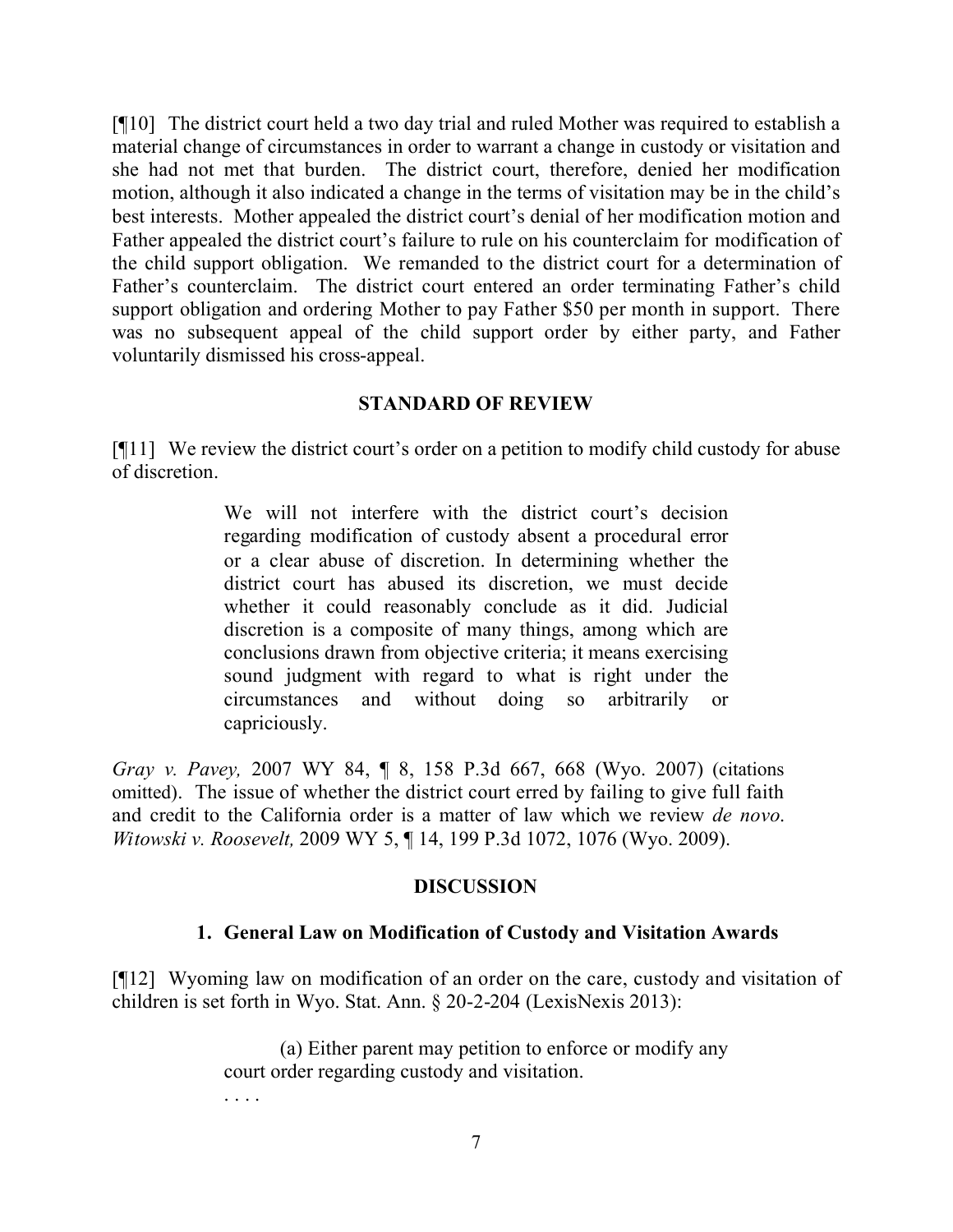(c) A court having jurisdiction may modify an order concerning the care, custody and visitation of the children if there is a showing by either parent of a material change in circumstances since the entry of the order in question and that the modification would be in the best interests of the children pursuant to W.S. 20-2-201(a). In any proceeding in which a parent seeks to modify an order concerning child custody or visitation, proof of repeated, unreasonable failure by the custodial parent to allow visitation to the other parent in violation of an order may be considered as evidence of a material change of circumstances.

[¶13] Section 20-2-204(c) mandates a two-step inquiry in deciding whether to grant a petition to modify an order.

> The first step requires a showing that there has been "a material change in circumstances since the entry of the order in question."  $\S$  20–2–204(c). Because of the res judicata effect afforded custody orders, such a finding is a threshold requirement. *Hertzler v. Hertzler,* 908 P.2d 946, 949–50 (Wyo.1995). The district court does not properly acquire jurisdiction to reopen an existing custody order until there has been a showing of "a substantial or material change of circumstances which outweigh society's interest in applying the doctrine of res judicata" to a custody order. *Kreuter v. Kreuter,* 728 P.2d 1129, 1130 (Wyo.1986). In short, unless the district court finds a material change in circumstances, it cannot proceed to the second step—determining whether a modification would be in the best interests of the child.

*Hanson v. Belveal,* 2012 WY 98, ¶ 18, 280 P.3d 1186, 1193 (Wyo. 2012), quoting *In re TLJ,* 2006 WY 28, ¶ 8, 129 P.3d 874, 876 (Wyo. 2006) (some citations omitted). *See also Olsen v. Olsen,* 2013 WY 115, ¶ 9, 310 P.3d 888, 891 (Wyo. 2013).

### **2. Effect of California Order**

[¶14] The California order contains a unique provision allowing modification of visitation upon a showing that it is in the child's best interest, without requiring the petitioner to show a material change of circumstances. That provision states:

> 27. **Final Judgment.** The orders herein are final and permanent; a material change of circumstances is required to modify these orders. However, [Mother's]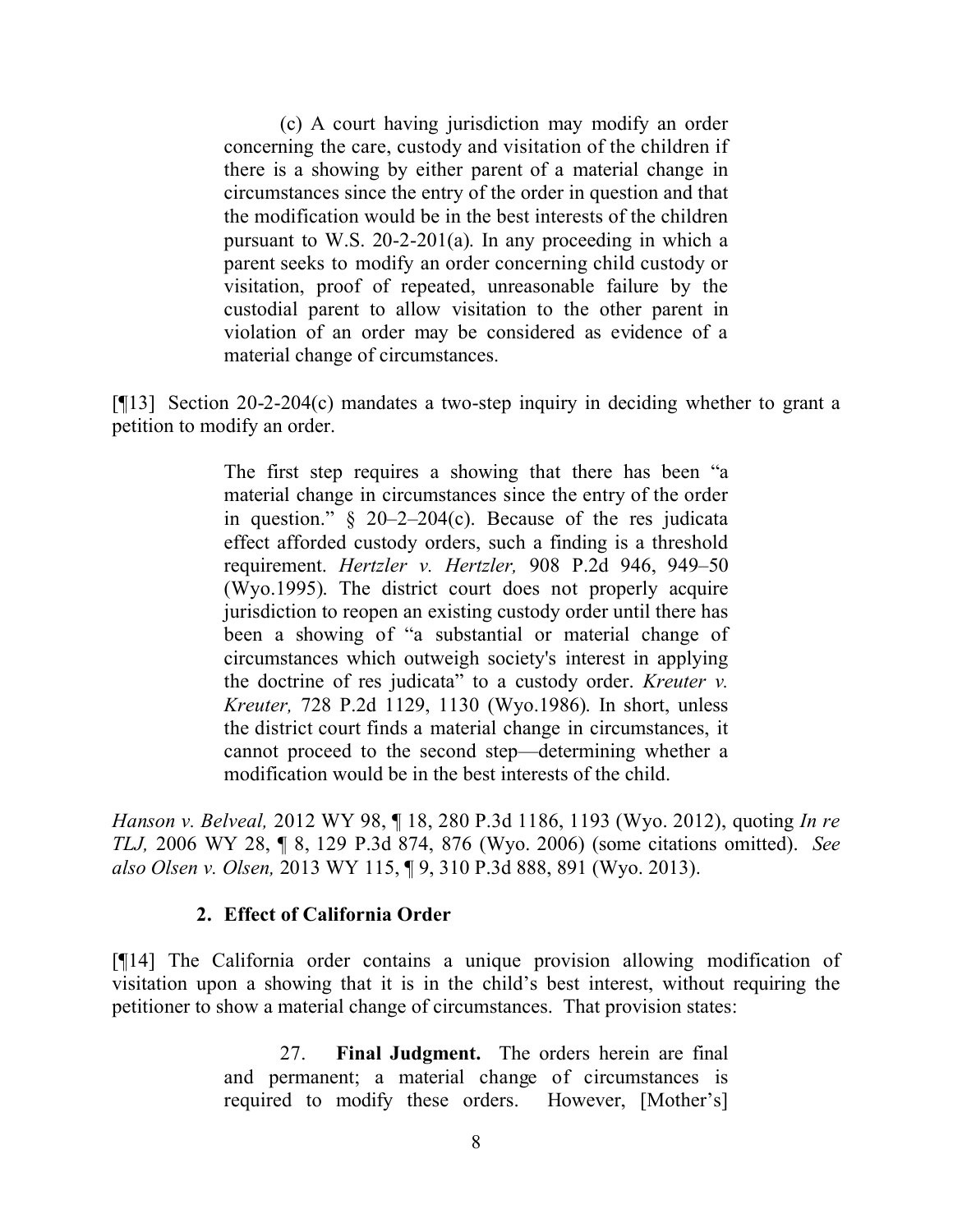visitation schedule may be adjusted on request by either party, without the necessity of proving a change of circumstances, as is in the best interests of [the child] as the Court, in its discretion, may believe to be proper.

[¶15] Mother argues on appeal that the district court erred by failing to give full faith and credit to this provision of the California order and, instead, requiring her to establish a material change of circumstances occurred subsequent to entry of the order before it would conduct a best interests analysis to determine if her visitation rights should be extended. Father maintains Mother waived this argument by failing to present it to the district court. "[I]ssues raised for the first time on appeal generally will not be considered by this court unless they are jurisdictional or issues of such a fundamental nature that they must be considered." *Byrd v. Mahaffey,* 2003 WY 137, ¶ 10, 78 P.3d 671, 674  $(W$ yo. 2003).<sup>4</sup> Our case law does not define with precision what issues are of "such a fundamental nature that they must be considered." *Id.,* ¶¶ 10-11, 78 P.3d at 674. The fact that the issue is constitutional does not necessarily make it fundamental. For example, in *DG*, 916 P.2d at 997-98 and *TR,* 736 P.2d at 719-20*,* we refused to address issues concerning the constitutionality of the parental rights termination statutes. In contrast, we considered in *Kordus v. Montes,* 2014 WY 146, ¶ 10, 337 P.3d 1138, 1141 (Wyo. 2014), a claim that application of the statute of limitations to a minor's medical malpractice action violated the fundamental right to access to courts even though the issue was not raised at trial. In *Zupan v. Zupan,* 2010 WY 59, ¶ 34, n.4, 230 P.3d 329, 338, n.4 (Wyo. 2010) we ruled Mother's argument that the residency provision in the divorce decree violated her constitutional right to travel could be considered on appeal even though it was not raised at trial.

[¶16] Although we recognize the lack of clarity of this precedent, we do not need to specifically address whether an argument that the district court did not give full faith and credit to another state's decree is a fundamental issue because Father registered the California order in Wyoming and, in response to mother's modification petition, asked the district court repeatedly throughout the proceedings to enforce the terms of the California order. In fact, Father asked the trial court to modify the child support provision of the California order without requiring a material change in circumstances because the order specifically allowed such a change.

[¶17] It is troubling that the precise issue presented by Paragraph 27 of the California order was not presented to the district court, particularly in light of the district judge's repeated requests for the parties to provide him with authority showing that the visitation

<sup>&</sup>lt;sup>4</sup> We have also on occasion said the plain error standard applies in cases where a constitutional issue was not raised below. *See, e.g*., *WR v. Natrona Co. Dep't of Family Servs. (In re DG),* 916 P.2d 991, 998 (Wyo. 1996); *TR v. Washakie County Dep't of Public Assistance and Social Servs.,* 736 P.2d 712, 720 (Wyo. 1987).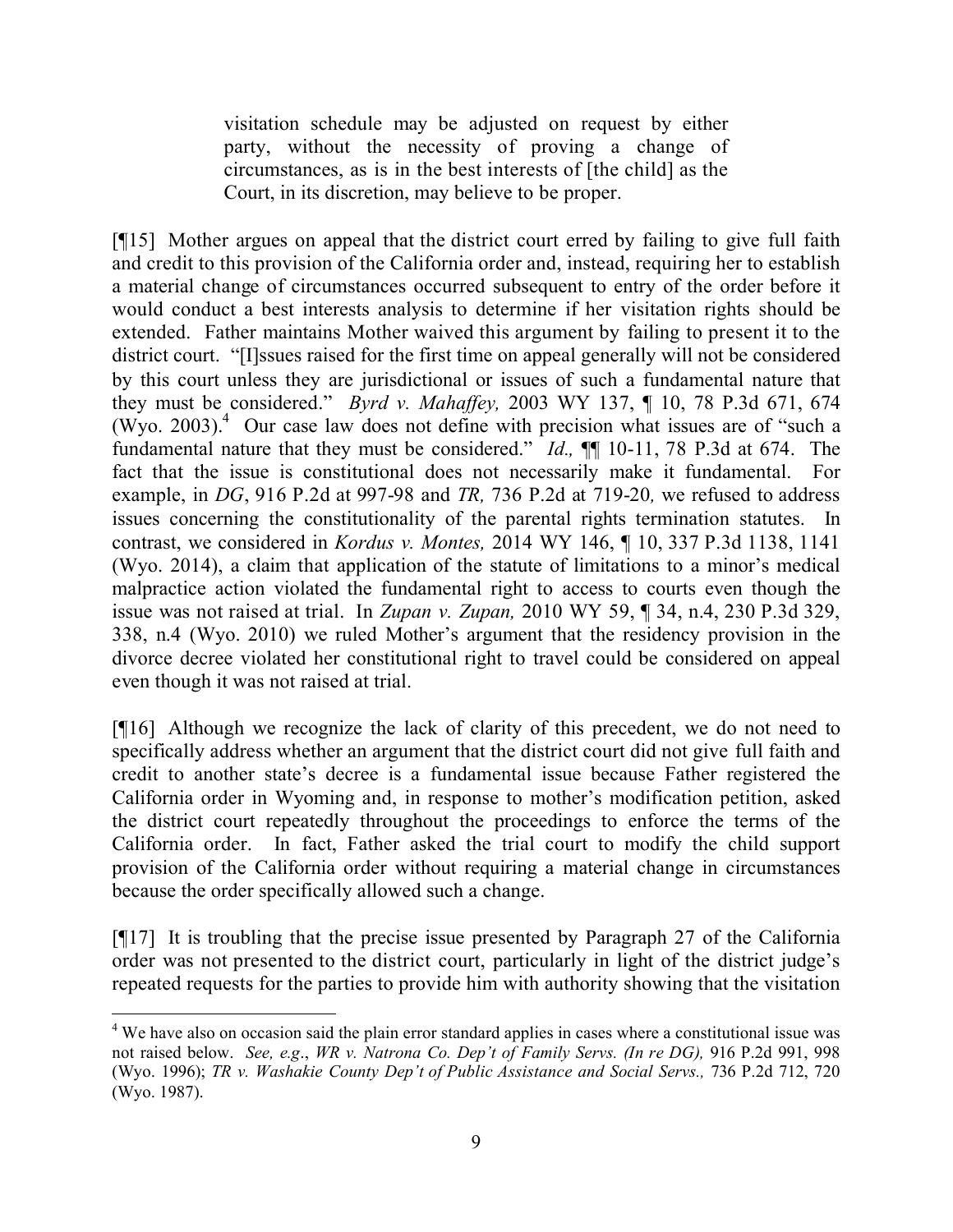provision of the order could be modified without showing a change of circumstances. However, as we carefully read the California order, the significance of the provision which allowed changes in visitation in the best interest of the child without a showing of material change of circumstances is clear to this Court.

[¶18] United States Const. Art. 4, § 1 states:

Full Faith and Credit shall be given in each State to the public Acts, Records, and judicial Proceedings of every other State. And the Congress may by general Laws prescribe the Manner in which such Acts, Records and Proceedings shall be proved, and the Effect thereof.

Application of the principle of full faith and credit presents unique challenges in the context of child custody and support cases because the orders are often subject to future modification. Acting under its authority in Art. 4, § 1, Congress enacted 28 U.S.C. § 1738A to ensure states give full faith and credit to other states' custody orders. Section 1738A(a) provides: "[t]he appropriate authorities of every State shall enforce **according to its terms,** and shall not modify except as provided in subsections (f), (g), and (h) of this section, any custody determination or visitation determination made consistently with the provisions of this section by a court of another State." (Emphasis added.) Subsections (f), (g), and (h) of § 1738A prevent forum shopping by allowing a court to modify a custody order only when it otherwise has jurisdiction and another court does not.

[¶19] In addition, all of the states in the union have adopted some version of the Uniform Child Custody Jurisdiction and Enforcement Act (UCCJEA), which in Wyoming is codified at Wyo. Stat. Ann. §§ 20-5-201 through § 20-5-502. 24A Am. Jur. 2d, *Divorce & Separation,* § 1124 (2015). Under the UCCJEA, a child's home state makes the initial custody determination. *See* Wyo. Stat. Ann. § 20-5-301. "Home state" is defined as: [T]he state in which a child lived with a parent or a person acting as a parent for at least six (6) consecutive months immediately before the commencement of a child custody proceeding." Section 20-5-202(a)(vii).

[¶20] In this case, California was the child's home state at the time of the initial custody determination. However, the parties and the California court recognized that the parties would be relocating to Wyoming, which would become the child's home state. As the child's home state, Wyoming had authority to modify the California order under UCCJEA. Sections 20-5-301, 20-5-303. Wyoming law typically requires a material change of circumstances to modify a custody or visitation determination. However, under the Supremacy Clause, U.S. Const. art. I, cl.2, federal law preempts state law in proper cases. Here, federal law requires we give full faith and credit to the California order as long as it is in effect. *See generally*, *Quenzer v. Quenzer,* 653 P.2d 295 (Wyo.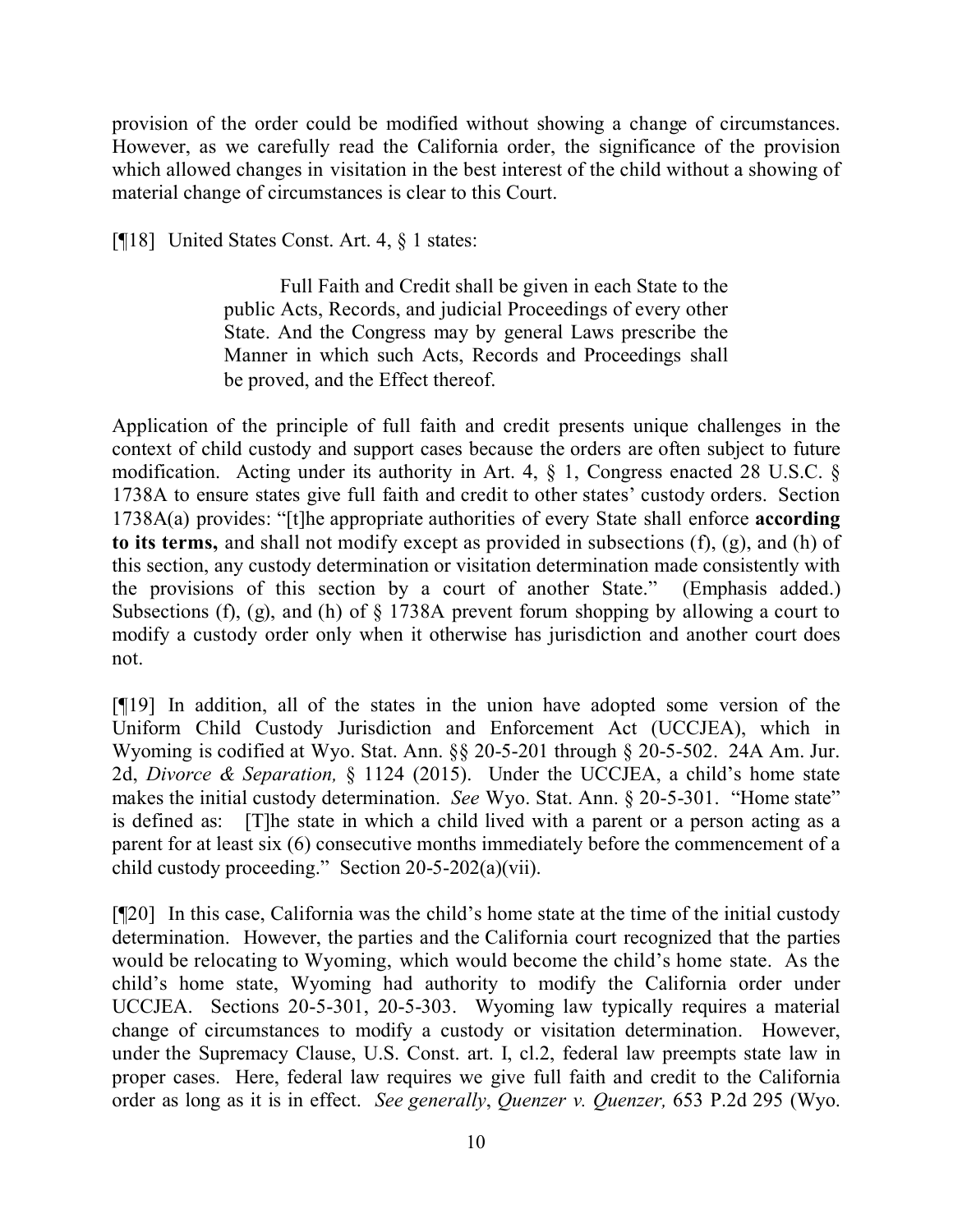1982) (recognizing primacy of federal full faith and credit law in § 1738A over uniform state laws like the UCCJEA). Pursuant to 28 U.S.C. § 1738A, the California order has to be enforced according to its terms, and those terms, which were stipulated by the parties and approved by the California court, state that Mother's visitation rights may be altered upon a showing that it is in the best interests of the child, even though no material change of circumstances has occurred. California law specifically authorizes such provisions to promote flexibility in visitation orders. *See, e.g*, *In re Marriage of Lucio,* 74 Cal.Rptr.3d 803 (Cal. Ct. App. 2008), citing *In re Marriage of Brown & Yana,* 127 P.3d 28 (Cal. 2006).

[¶21] We addressed a comparable situation in *Witowski,* 2009 WY 5, 199 P.3d 1072. That case involved a Virginia child support order which required the father to pay child support until the child was twenty-three years old as long as she was a full time college student. We recognized the provision was inconsistent with Wyoming law but stated that we are required under federal law, 28 U.S.C. § 1738B, to enforce the other state's child support order in accordance with its terms until such time as it was properly modified. *Id.,* ¶¶ 20-21, 199 P.3d at 1077-78. Applying those principles here, the California order must be enforced according to its terms, including the provision which incorporates the lower standard for visitation alteration, until that term is properly modified.

[¶22] Furthermore, it is not completely unheard of in Wyoming for a court to allow minor changes to the terms of a visitation order without a showing of a material change of circumstances, particularly when the parties have agreed to allow the court to make such changes. In *Zupan,* the parties entered into a child custody agreement which alternated residential custody of the children on an annual basis. By its own terms, the agreement expired after five years. *Zupan,* ¶¶ 4-5, 230 P.3d at 332. When the agreement expired, the parties attempted mediation but it was not successful. The parties then petitioned the court to determine the future custodial arrangement for the minor children. *Id.,* ¶ 7, 230 P.3d at 332. Although the district court did not find a material change of circumstances and, therefore, left the custody arrangement the same, it did revise the visitation provisions of the agreement. *Id.,* ¶¶ 18, 26, 230 P.3d at 334, 336-37. We recognized the change of circumstances requirement on appeal, but affirmed the district court's changes to visitation as being in the best interests of the children. *Id.,* ¶ 36, 230 P.3d at 339.

[¶23] Similarly, in *Inman v. Williams,* 2009 WY 51, 205 P.3d 185 (Wyo. 2009), we affirmed, in all relevant respects, the district court's order which found no material change of circumstances had been shown for change of custody but ordered changes to the visitation provisions of the decree. Of particular interest, we recognized in *Inman* that visitation provisions may need to be flexible in order to meet the best interests of the children. *Id.,* ¶ 4, 205 P.3d at 188-89. *See also Basolo v. Basolo,* 907 P.2d 348, 355 (Wyo. 1995); *Stirrett v. Stirrett,* 35 Wyo. 206, 248 P. 1 (1926) (approving flexibility in visitation orders).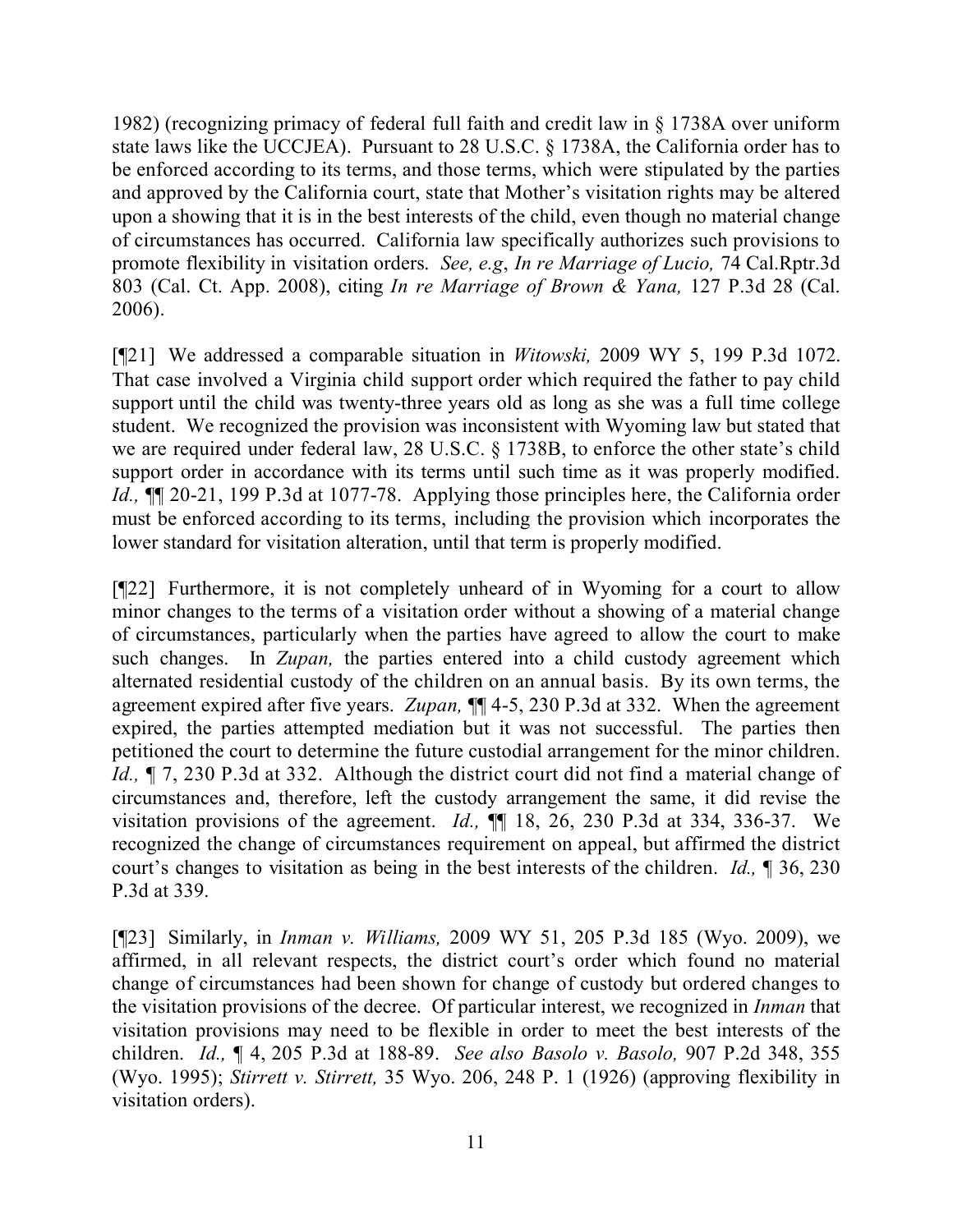[¶24] Under the particular circumstances presented here, including the California court's and the parties' recognition that the visitation provisions of the order may be revised to promote the child's best interest without a material change of circumstances, we conclude the district court had authority to revise those portions of the decree as appropriate. On remand, the district court shall conduct a best interests analysis to determine if modification of the visitation provisions of the California order is warranted. Given the contentious nature of the parties' relationship and these proceedings, perhaps consideration should be given to appointment of a guardian ad litem to represent the child's best interests.

# **3. Material Change of Circumstances**

[¶25] Although we have already ruled that a material change of circumstances was not required for the district court to revise the visitation provisions of the California order, we still must address whether Mother established a material change of circumstances to justify modification of the custody provision of the order. The district court concluded Mother had not met the threshold requirement because she had not proven a material change of circumstances had occurred since entry of the order.

[¶26] Initially, Mother argues the district court erred by requiring her to meet a higher burden for showing a material change of circumstances in this case. She directs us to the following comment made by the district court during the trial in this case:

> [G]iven the nature of this case, whatever happened in California – I mean, this is an extraordinarily unusual order from California. I have to assume . . . there is a basis for it. I don't want to get into that can of worms and re-litigate it, but, you know, it is what it is.

> So, in the context of that order and whatever behavior got to that point, material change of circumstances may be, you know, a very high burden in this case as opposed to another case. And I think that's the law, you know, material change of circumstances is factual driven, factual specific to each case. And this case, you know, one could argue, and I will likely find that in this case material change of circumstances is higher than some of the other cases I preside over.

[¶27] Mother's claim has no merit; the district court's order denying her petition for modification does not indicate that it imposed a higher burden upon Mother than the law requires for showing a material change of circumstances. It recited the correct standard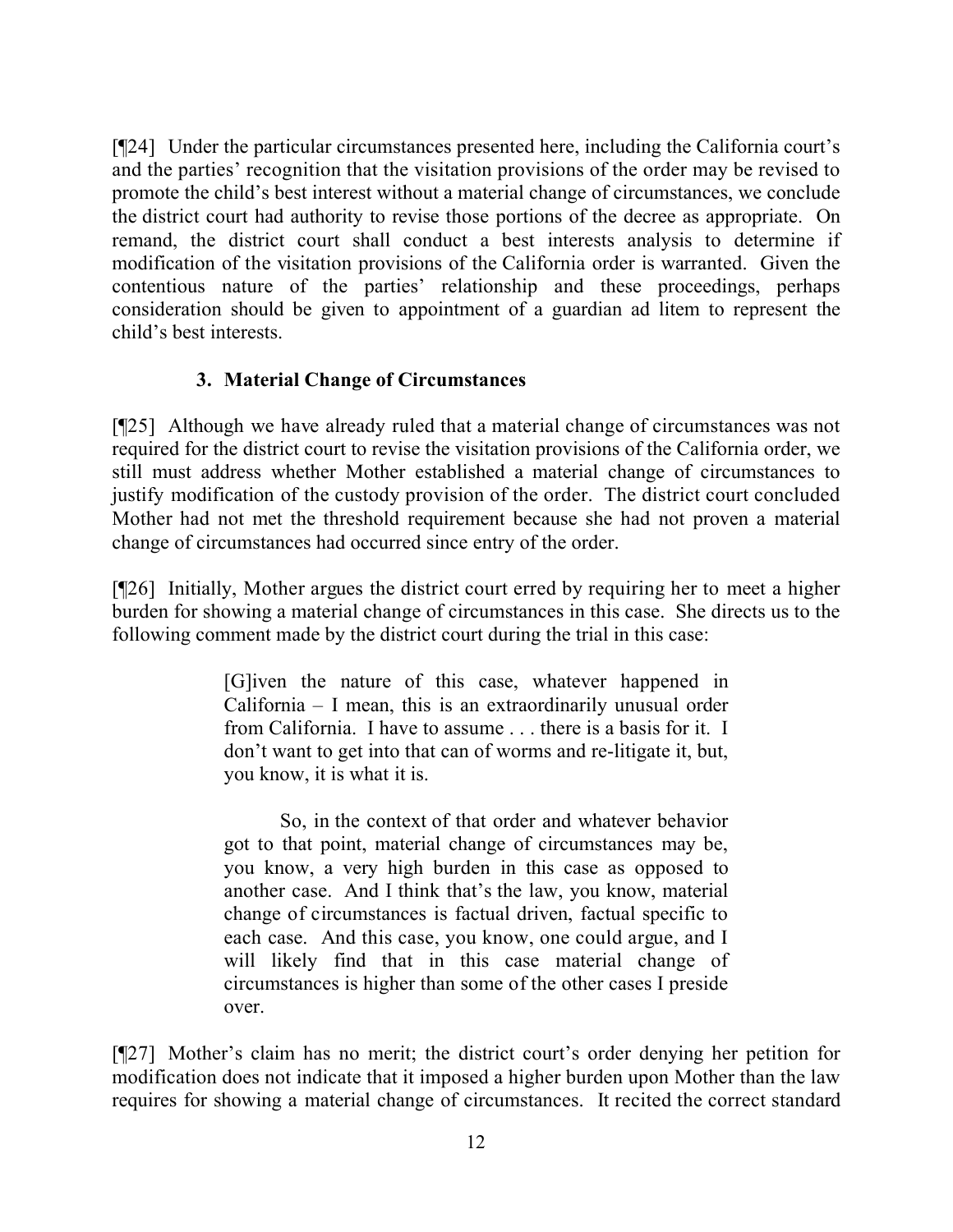and, as we will explain below, it properly applied its discretion in determining that Mother had not established a material change of circumstances to modify custody. The district court's comment was likely a reference to the language in the California order, which was stipulated by Mother and Father, recognizing that Mother had previously taken the child without Father's approval to Norway and did not return until several months later after Father had obtained relief in a Hague Convention proceeding.

[¶28] Mother seems to refuse to take responsibility for her actions and, in fact, referred to the Hague Convention laws regarding international child abduction as "extremely unfair." She insisted that she had to leave with the child to escape the Father's domestic violence. However, there apparently was no finding by any international or California court that the alleged violence ever took place or, perhaps more importantly, that any such abuse justified Mother's actions. Abduction of a child by a parent is always wrong and weighs against custody and visitation privileges. *See, e.g*., *Basolo,* 907 P.2d at 354-55. The district court correctly recognized the significance of this history in conducting its material change of circumstances analysis.

[¶29] A district court's determination of whether a material change in circumstances has occurred is primarily factual and entitled to great deference. *Hanson,* ¶ 13, 280 P.3d at 1192. We decide whether, "examining the record in the light most favorable to the successful party, the district court could have reasonably concluded as it did." *Id.*, quoting *Morris v. Morris,* 2007 WY 174, ¶ 7, 170 P.3d 86, 89 (Wyo. 2007). In order to be considered material and justify reopening the decree, the change in circumstances must affect the welfare of the child. *Hanson,* ¶ 34, 280 P.3d at 1197; *Kappen v. Kappen,*  2015 WY 3, ¶ 15, 341 P.3d 377, 382 (Wyo. 2015).

[¶30] Mother argues that a number of circumstances had changed since the California order was entered and they were sufficiently material to justify modification of the custody provision. First, she asserts that she and the child had a good relationship prior to the California order, but their relationship had deteriorated since. She directs us to a transcript from the California proceedings in which one of the visitation monitors testified that the child enjoyed visitation with Mother. The transcript was part of a packet that Father requested the district court judicially notice at trial. Mother actively contested Father's motion, and the district court refused to take judicial notice of the whole packet but told the parties that if they wanted a certain document to be considered, they should present it as evidence at the hearing, give the opposing party the opportunity to object, and the district court would rule on its admissibility. Neither party offered the transcript as evidence at trial. Given the information was not part of the trial evidence, the district court certainly cannot be said to have abused its discretion by failing to consider it.

[¶31] Next, Mother asserts that Father's and Stepmother's efforts to alienate the child from her amount to a material change of circumstances. She claims the evidence showed that Father and Stepmother interfered with the Skype communications before Mother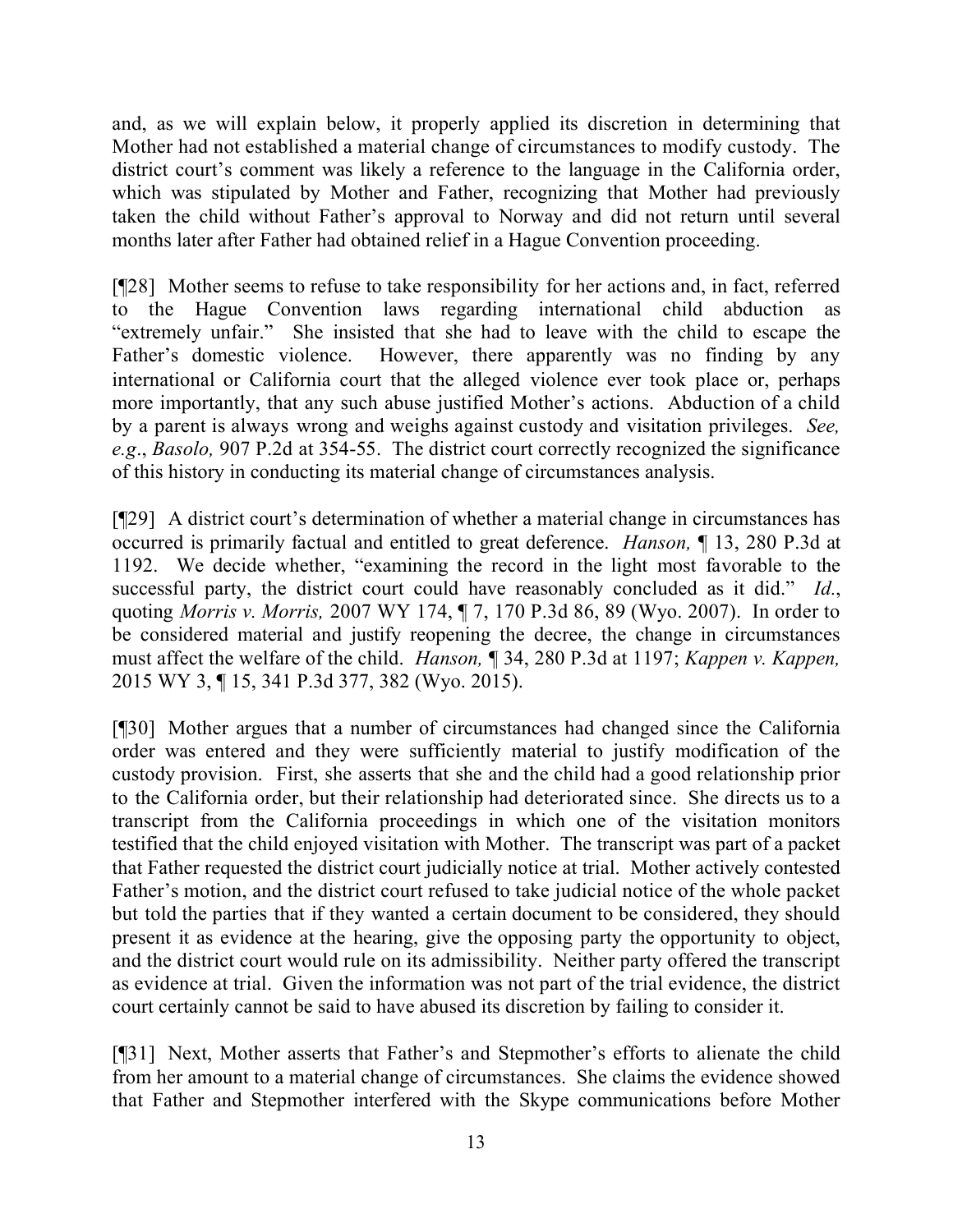moved to Wyoming and improperly required that she provide various documentation, such as copies of her driver's license and automobile insurance and proof of residency and immigration status, before allowing her to exercise visitation in Wyoming. Father also contacted the United States Department of Immigration to have Mother deported. The district court properly ruled this evidence was insufficient to show a material change of circumstances because Father's actions were not ongoing at the time of trial. Remote and isolated instances of conduct do not usually satisfy the requirements for establishing a material change of circumstances. *Hanson,* ¶ 43, 280 P.3d at 1199.

[¶32] Mother also directs us to evidence that the child began to refer to Stepmother as "mommy" and Mother as "Heidi," as evidence of Father's efforts to alienate her from the child. Confusing a child about the identity or position of the non-custodial parent is not appropriate and could, in proper circumstances, establish parental alienation to the point of being a material change in circumstances. *Gaines v. Doby,* 773 P.2d 442, 446 (Wyo. 1989). However, the evidence did not establish that Father improperly encouraged the child to view Stepmother as her primary maternal figure. Stepmother testified they did not inappropriately influence the child in that manner. Instead, she testified that the child began addressing Stepmother as "mommy" because the child's stepbrother did. This was a reasonable explanation because, when the child returned from Norway, she did not speak English and the stepbrother helped her learn the language.

[¶33] The district court made the following findings regarding Mother's parental alienation claims:

> 54. Mother did present some evidence that Father and Stepmother have attempted to alienate the child from her. They have repeatedly informed [the child] that she was kidnapped as an infant and have given the child "kidnapping training" to make sure that she knows what to do if she is ever re-abducted. This has made the child fearful and anxious to be left alone with Mother. Father has also tried to have Mother deported.

> 55. Mother likewise has engaged in some behavior that could alienate the child from Father. She has repeatedly asked the child if Father ever says or does anything to hurt the child and consistently quizzes the child about the way she is treated in Father's house and about Father's lifestyle. Her behavior borders on coaching the child into thinking she is being abused by Father.

> 56. Mother did present some evidence that Father has engaged in some conduct that makes the visitation exchanges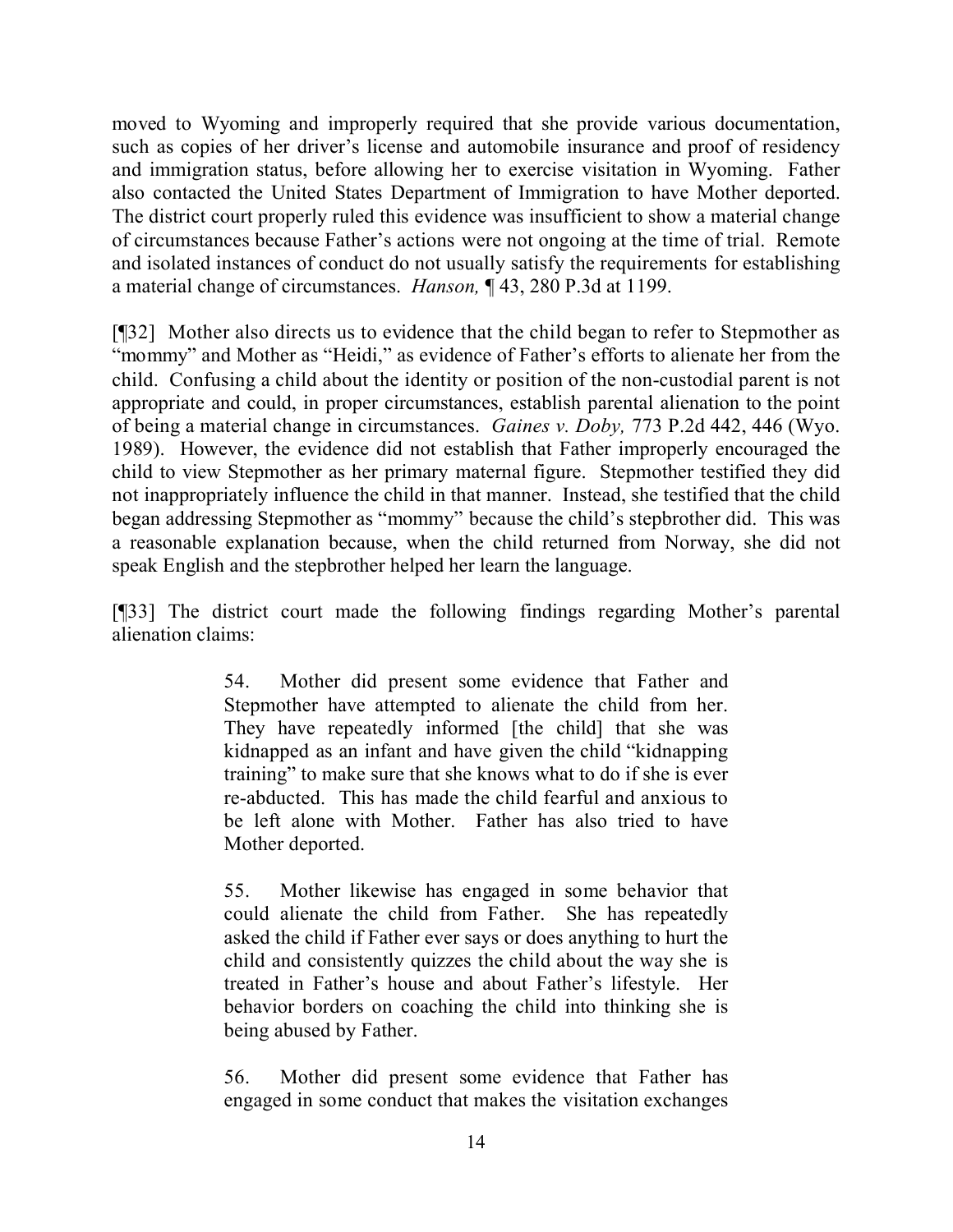contentious. However, Father also presented evidence that Mother has also engaged in behavior that contributes to the conflict at these exchanges, including secretly videotaping the child and questioning her about Father's lifestyle.

[¶34] The trial evidence included the parties' testimony and videotapes of various interactions between the parties and the child. As the district court noted, the evidence shows poor judgment by both parties and attempts by each to convince the child that the other parent has mistreated her. The district court's findings are supported by the evidence and Mother does not demonstrate that they are incorrect or amount to an abuse of discretion. Instead, Mother's argument focuses on her evidence and perspective on the facts, which is actually the opposite of our standard of review requiring us to give the facts all reasonable inferences to support the prevailing party's view. *See Willis v. Davis,*  2013 WY 44, ¶ 7, 299 P.3d 88, 91 (Wyo. 2013). The district court aptly summed up the situation with this finding:

> 57. While the behavior of both parties has sometimes been appalling, and is definitely not in the best interests of the child, it does not amount to a material change in circumstances. These parties have had an antagonistic relationship since Mother took the child to Norway in 2008. If anything, their relationship and behavior has improved with the assistance of Ms. Smidt.

[¶35] As the district court recognized, the parties' behavior toward one another was not a new development or, in other words, a material change of circumstances. The California order contains the following provision:

> 24. **No Discussion in Presence of Minor Child.** The parties shall not discuss the other parent or the child custody litigation and proceedings with the minor child or with another within the hearing distance of the minor child. Neither parent shall make derogatory remarks about the other parent or the parent's family in the presence of the minor child or within the hearing distance of the minor child.

The fact that this provision was included in the California order shows that the acrimony between the parties was long standing and pervasive.

[¶36] Mother also argues a material change of circumstances occurred because there was no longer any risk she would abscond with the child. Mother asserts that the protections in place, including the \$50,000 bond, her inability to access the child's passports, and Mother's status as a permanent resident of the United States, eliminate any concern about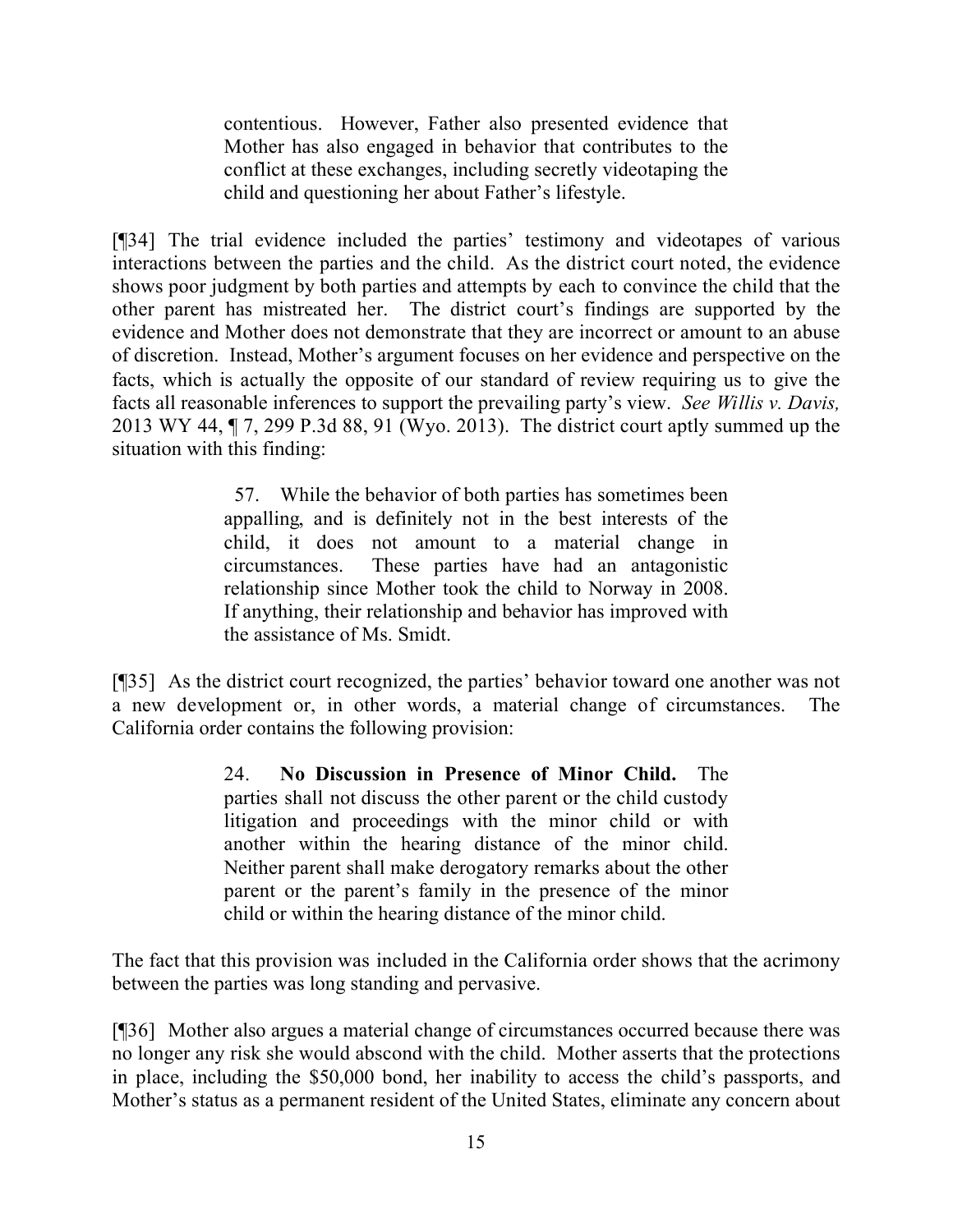a future wrongful taking of the child. The district court specifically found it was not convinced Mother was no longer a flight risk. The evidence supports that finding. Mother has had only sporadic employment since moving to Sheridan, her primary means of support appears to be gifts or loans from her parents in Norway, she does not own any real property in Sheridan, and there was no evidence that she has any family or other support network in Sheridan. It appears that her only tie to the community is the child. Given her history of illegally removing the child from the country and keeping her from Father and Mother's lack of ties to the Sheridan community, the district court properly rejected Mother's claim that she was no longer a flight risk.<sup>5</sup>

[¶37] Mother also argues that she established a material change of circumstances based upon violence in Father's household. As we stated earlier, Mother asserted that Father's abuse of her prompted her to flee with the child to Norway, but that allegation was never accepted by any court. She claims, however, there is evidence of on-going abuse in Father's home and that amounts to a material change in circumstances. The trial evidence included testimony and a police report about an instance where Father hit Stepmother on the head with his open hand for using his work computer. Father was arrested for "unlawful touch," but the charges were dropped. In addition, Father and Stepmother had disciplined the children by requiring them to take cold showers and/or eat hot sauce.

[¶38] Ms. Smidt addressed the treatment of the children during therapy and with her list of rules. She told Father and Stepmother that their disciplinary methods were improper and, in her opinion, constituted abuse and directed them to desist. There is no indication they failed to follow her directions. Moreover, the Department of Family Services investigated the incidents and concluded the children had not been abused within the meaning of the law. *See Willis,* ¶¶ 16-17, 299 P.3d at 93 (no material change in circumstances created by stepbrother's alleged physical abuse of children because the allegations were not substantiated by the police and custodial parent took steps to assure the stepbrother was not left alone with the children). With regard to the spousal abuse, we note that it was a single instance that was quickly dismissed by the county prosecutor.

[¶39] Household abuse is always improper and contrary to the best interests of the children. Section 20-2-201(c) states:

> (c) The court shall consider evidence of spousal abuse or child abuse as being contrary to the best interest of the children. If the court finds that family violence has occurred, the court shall make arrangements for visitation that best

<sup>5</sup> This ruling also supports the district court's refusal to reduce or eliminate the bond requirement. *See Stonham v. Widiastuti,* 2003 WY 157, ¶ 28, 79 P.3d 1188, 1197 (Wyo. 2003) (district court has discretion to impose a bond requirement to ensure parent complies with custody and visitation portions of a decree).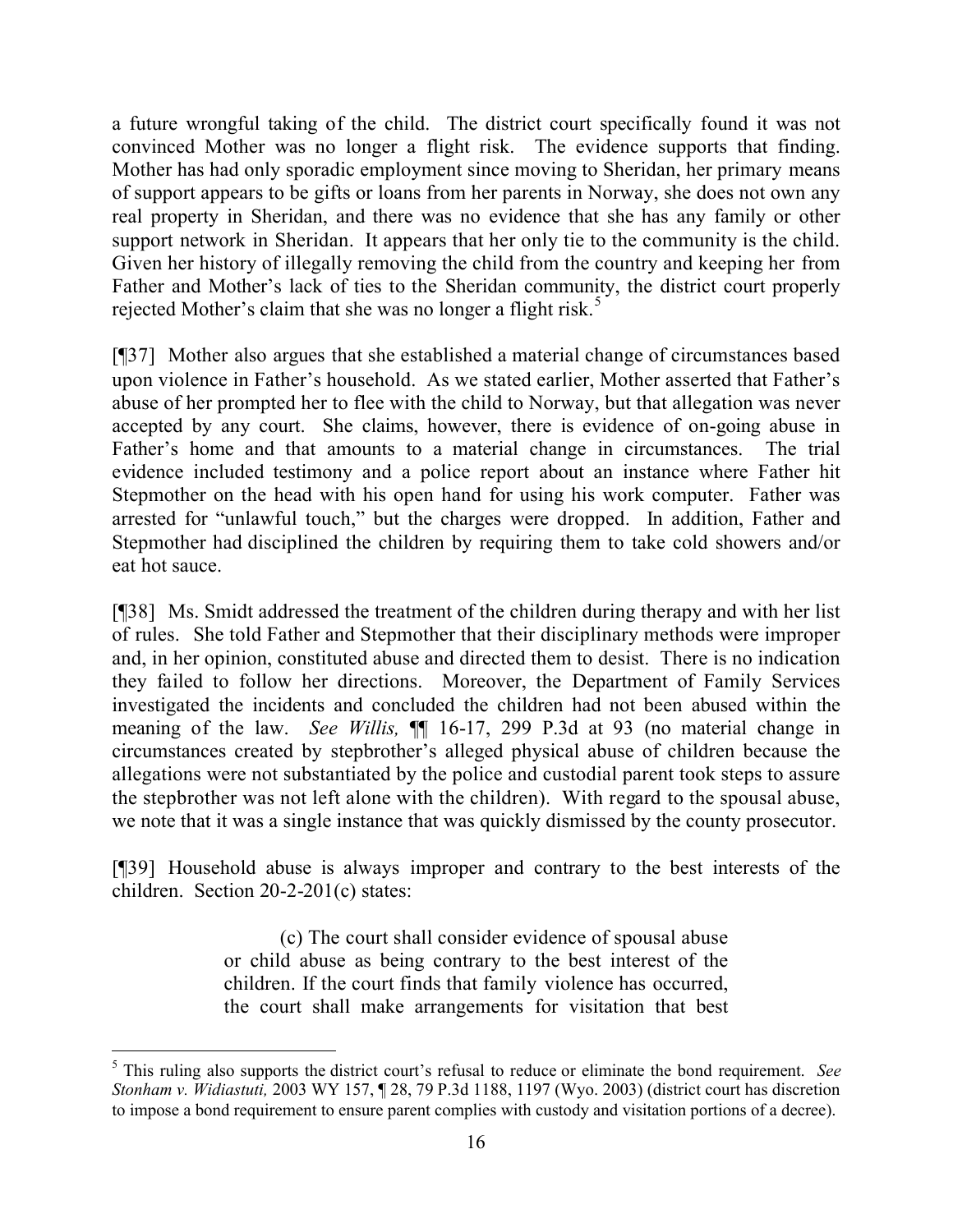protects the children and the abused spouse from further harm.

While the incidents of violence and improper discipline in Father's household give us pause, we generally perceive them to be isolated and remote rather than on-going. Consequently, we cannot say the district court abused its discretion by failing to find they amounted to a material change of circumstances. *See, e.g*., *Hanson,* ¶ 47, 280 P.3d at 1200 (isolated or remote actions that were not on-going did not justify a change of custody).

[¶40] Although their precise arguments may have changed over time, in large part, the parties' complaints and positions are the same as they were at the time of the California order. Mother claims Father is abusive, and Father claims Mother is a flight risk. We rejected a similar type of argument in *Hanson,* ¶ 48, 280 P.3d at 1200.

> Much of Father's case focused on proving he was a better parent than Mother. His arguments would have been appropriate in an initial custody determination. However, the standard is different in a modification proceeding because changes in custody are not favored and should not be granted except in clear cases. *See, e.g., Leitner v. Lonabaugh,* 402 P.2d 713, 718–19 (Wyo.1965). As we said in *CLH,* ¶ 9, 129 P.3d at 877: "Under the principles of res judicata, a court does not have the discretion to reopen a custody order simply because, looking at the best interests of the child, it believes it can make a better decision than was made in the prior custody order." Father, thus, had the burden of establishing a material change of circumstances before the best interest analysis was appropriate. *Id.,* ¶ 11, 129 P.3d at 877. *See also, Selvey v. Selvey,* 2004 WY 166, ¶ 16, 102 P.3d 210, 214–15 (Wyo.2004). On this record, we hold the district court could have reasonably concluded Father failed to establish a material change of circumstances. Consequently, it did not abuse its discretion by denying Father's request for a change of custody.

*Id.,* quoting *Morris,* ¶ 27, 170 P.3d at 93. *See also Kappen,* ¶¶ 30-32, 341 P.3d at 385-86.

[¶41] By the time of the trial, the parties' interactions, the visitation exchanges and the child's behavior during visitation had improved considerably. The district court attributed these changes largely to Ms. Smidt's assistance. Ms. Smidt testified that her rules were intended to address the child's anxiety caused by the parties' interactions with